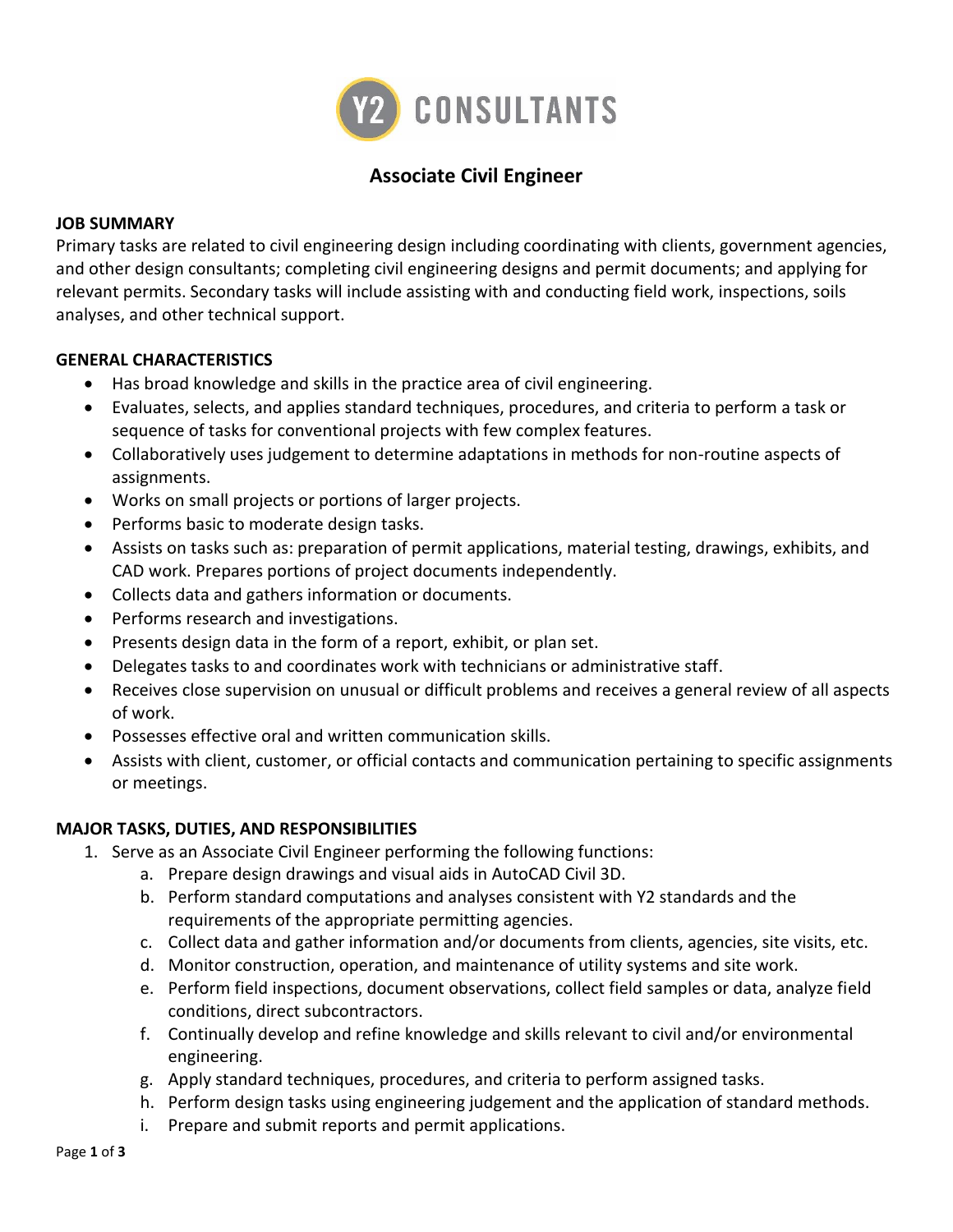- 2. Work with Y2 team members, project team members, interface between team members and Y2 management.
	- a. Maintain a positive working relationship with team members.
	- b. Collaborate with Y2 management and other teams to prioritize projects, workloads, and needs.
	- c. Engage in appropriate professional development to enhance performance and to gain or maintain certifications.
- 3. Service to the company, community, and profession:
	- a. Engage in appropriate behavior and conduct that is consistent with continued growth of Y2.
	- b. Work within team to resolve internal conflicts and avoid escalation of issues.
	- c. Take an active role as an associate engineer that allows the owners and supervisors to focus more on project management, staff, and corporate management.
	- d. Participate in marketing efforts for Y2 Consultants.
	- e. Take an active role in community and regional organizations to positively represent Y2.
	- f. Contribute to professional organizations.

## **SECONDARY DUTIES**

- 1. Assist with the following geotechnical engineering and environmental testing tasks:
	- a. Conduct field investigations for geotechnical and environmental projects under the supervision of the Civil Engineering Department Managers and the Principal Engineer.
	- b. Perform soils laboratory analyses.
	- c. Perform sampling and logging of drill holes and test pits.
	- d. Conduct field testing and identification of soils according to standard practices, including Standard Penetration Test (SPT) and the Unified Classification System.
	- e. Provide field observations, data, maps, and calculations in geology, geotechnical, and environmental reports.
	- f. Provide site management of geotechnical and environmental projects.
	- g. Interface with Y2 staff to coordinate geotechnical and environmental related aspects of projects.

## **PHYSICAL REQUIREMENTS:**

The ideal candidate must be able to complete all physical requirements of the job with or without a reasonable accommodation.

- Must be able to drive and/or hike to job sites.
- Must be able to remain in a sitting or standing stationary position 50% of the time.
- Must be able to safety lift and carry or otherwise move 50 pounds regularly including while traversing irregular, steep terrain and changing elevations including mountainous areas.
- Must be able to consistently work in various outdoor weather conditions such as snow, cold, hot windy type environments.
- Must be able to ascend and descend ladders, scaffolds, stairs and work in confined spaces and in proximity to loud equipment.
- Must be able to position oneself to work in confined spaces such as trenches, pits, manholes, attics, and tunnels.
- Must be able to safely climb ladders while carrying up to 50 lbs.
- Must be able to wear personal protective gear most of the day.
- Must be able to work alone at times.